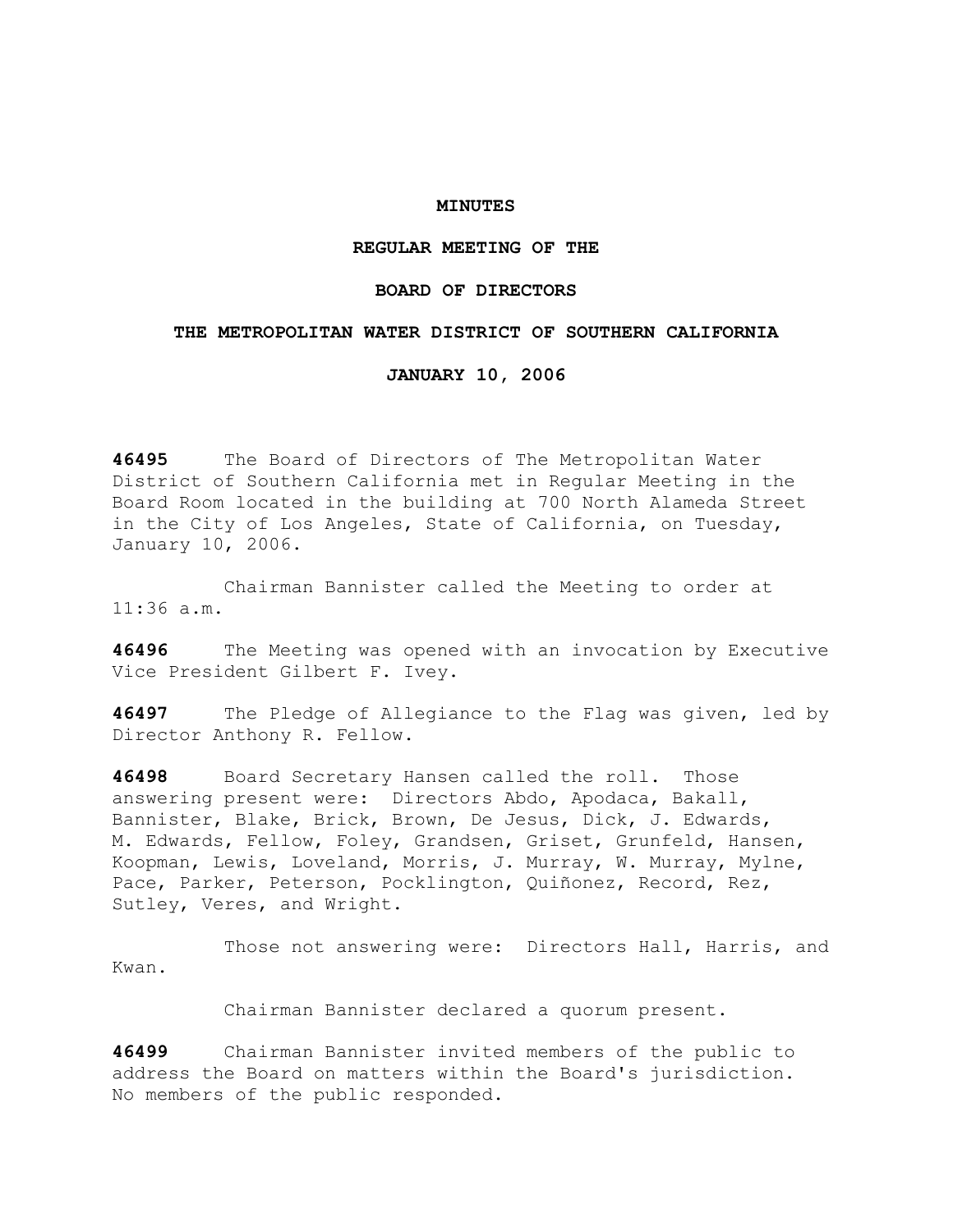**46500** Director Mylne introduced Al Lopez, director on Western Municipal Water District's board.

 Director Brick commented on the Southern California Preparatory Conference for World Water Forum IV to be held on Friday, February 10, 2006 at Metropolitan Water District.

**46501** At 11:43 a.m., the Chair called a public hearing to receive comments on the proposed standby charge for the 93<sup>rd</sup> Fringe Area Annexation to Eastern Municipal Water District.

 No members of the public responded; and after tabulation of the ballots was completed, and with no protests filed, the Chair closed the public hearing at 11:44 a.m.

**46502** Chairman Bannister welcomed Joe Grindstaff, Chief Deputy Director, Department of Water Resources.

 Mr. Grindstaff spoke about the Governor's proposal for infrastructure improvements in California, including up to \$9 billion of bond funding for water projects. Mr. Grindstaff said the bonds would include \$1 billion for surface storage, and that the possible locations would include a reservoir on the Upper San Joaquin River, and perhaps a north-of-Delta location. Mr. Grindstaff also noted that the Governor plans two floodrelated bonds between now and 2010, which would deal with levees. Mr. Grindstaff also discussed a \$380 million per year Water Resources Investment Fund that would be partly paid for through a \$3-per-residence monthly charge, with two-thirds of revenues for regional use, and one-third for statewide priorities.

**46503** At 12:25 p.m., Chairman Bannister called a lunch recess.

Director Veres withdrew from the Meeting at 12:30 p.m.

**46504** Chairman Bannister called the Meeting to order at 1:20 p.m.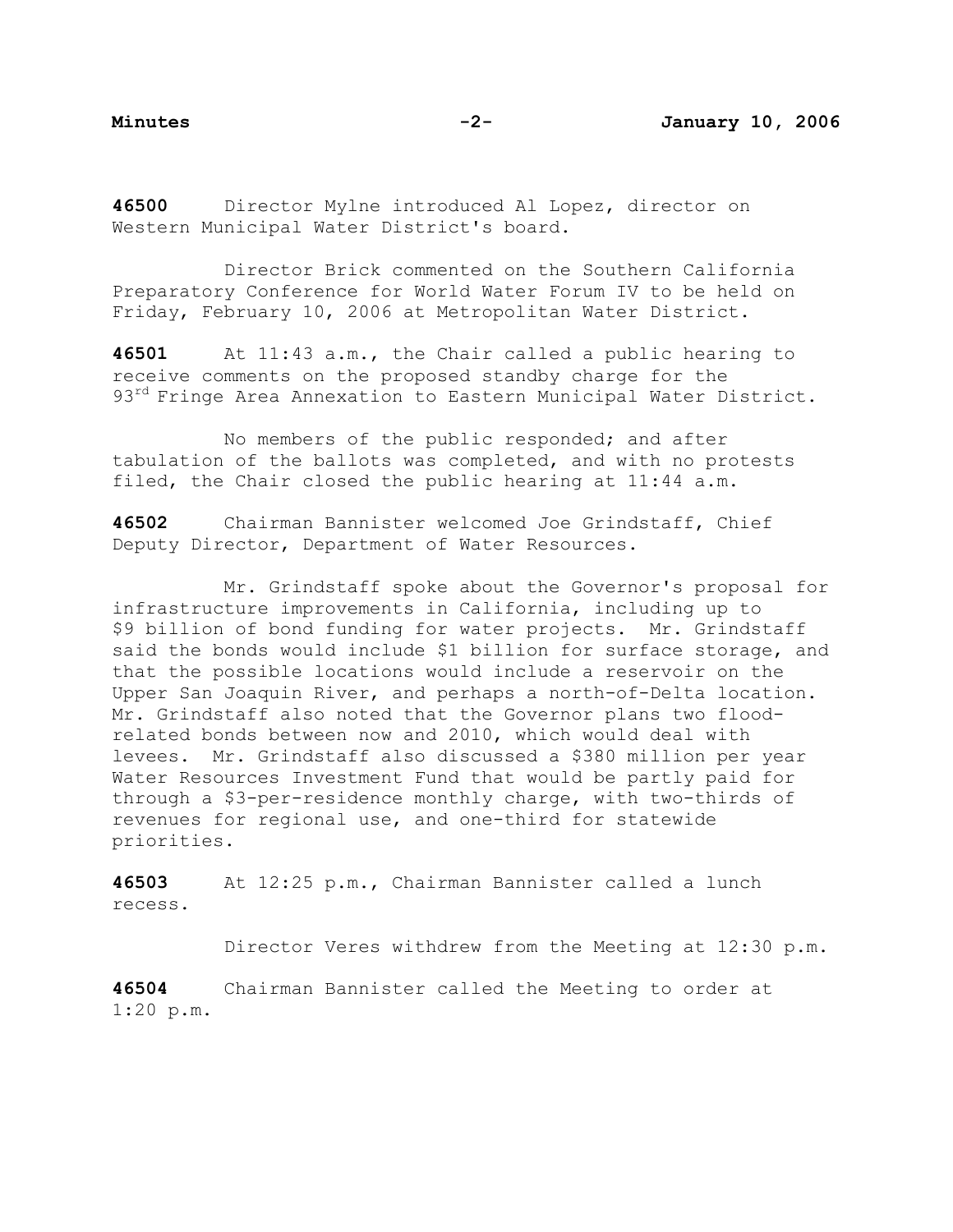**46505** There being no objection, Chairman Bannister ordered the reading of the Minutes of the Meeting of December 13, 2005, dispensed with, a copy having been mailed to each Director.

 Director Mylne moved, seconded by Director J. Edwards and carried, approving the foregoing Minutes as mailed.

**46506** The General Counsel's letters signed January 3, 2006, were presented, transmitting the credentials evidencing the appointments by the City of Los Angeles of its representatives on Metropolitan's Board, as follows:

Aaron A. Grunfeld for a term ending December 31, 2006, replacing David Farrar

John W. Murray, Jr. for a term ending December 31, 2006, replacing Deborah Dentler

Jesús E. Quiñonez for a term ending December 31, 2008, replacing Robert Simonds

Nancy Sutley for a term ending December 31, 2008, replacing Ronald Deaton

 General Counsel Kightlinger reported the credentials had been examined and found legally sufficient and that the Oaths of Office had been administered to Directors Grunfeld, J. Murray, Jr., Quiñonez, and Sutley on January 6, 2006.

**46507** Chairman Bannister reported on the assignments made to the committees, as follows:

Director Grunfeld – Budget, Finance, Investment and Insurance Committee; Colorado River Oversight Subcommittee; and Recreation Committee

Director J. Murray, Jr. – Engineering and Operations Committee and Education and Outreach Committee

Director Sutley – Water Planning, Quality and Resources Committee; CALFED/Bay-Delta Oversight Subcommittee; and Communications and Outreach Committee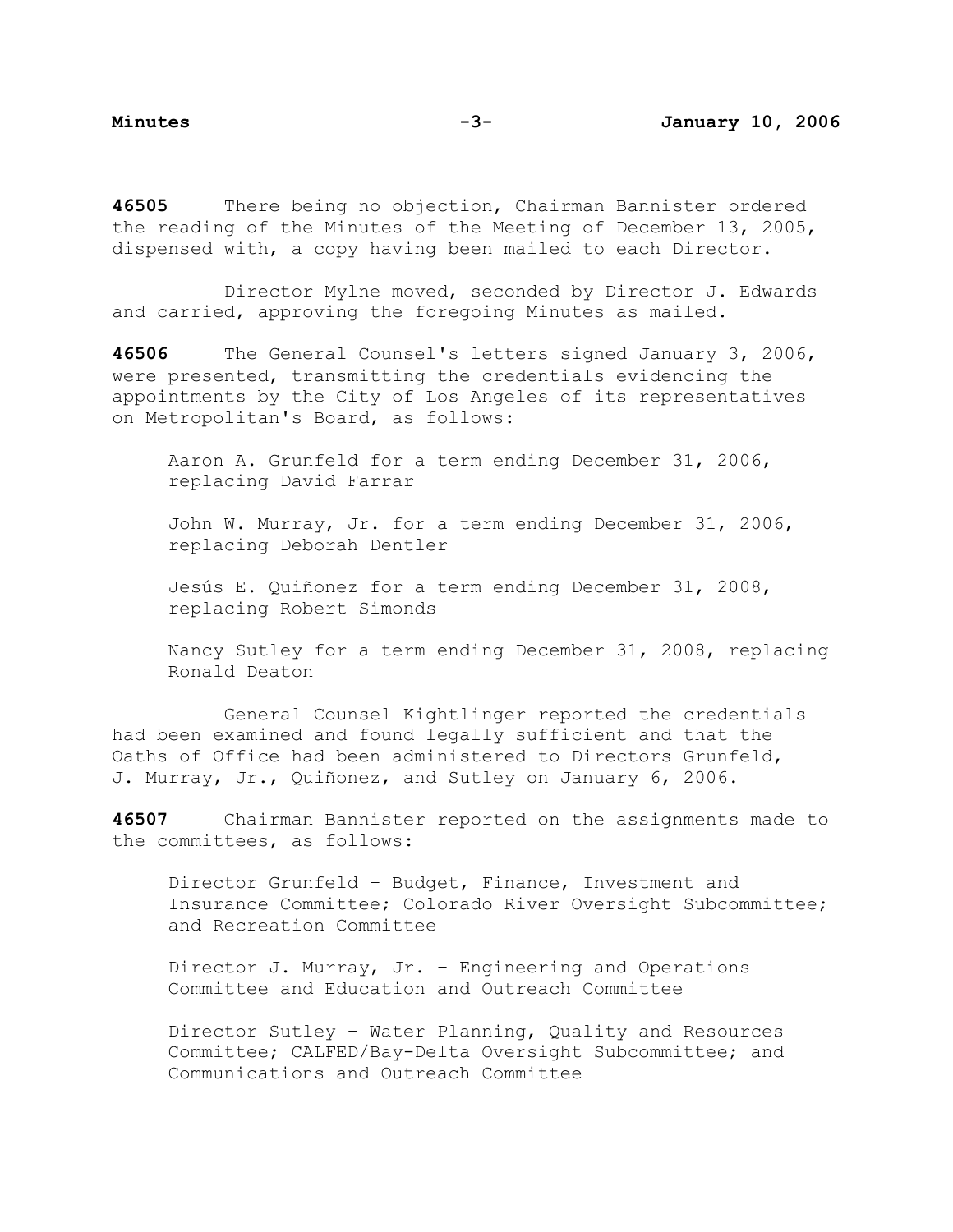Director Quiñonez – Legal and Claims Committee and Ethics Committee

Director Bakall – Budget, Finance, Investment and Insurance Committee; and Engineering and Operations Committee

Director W. Murray – Vice Chair, Engineering and Operations Committee; Organization and Personnel Committee

Director Pocklington - Chair, Education and Outreach Committee; and member, Engineering and Operations Committee

Director Kwan – Vice Chair, Ethics Committee; member, Education and Outreach Committee

Director Pace – Chair, Asset and Real Property Committee

Director Foley – Vice Chair, Asset and Real Property Committee

Director Apodaca - Asset and Real Property Committee

Director Koopman – Asset and Real Property Committee and Vice Chair, Recreation Committee

Director Griset – Vice Chair, Communications and Legislation Committee

Director Dick – Nominating Committee

Director Blake – Recreation Committee

Director Mylne - Recreation Committee and CALFED/Bay-Delta Oversight Subcommittee

Director Brown – CALFED/Bay-Delta Oversight Subcommittee and Colorado River Oversight Subcommittee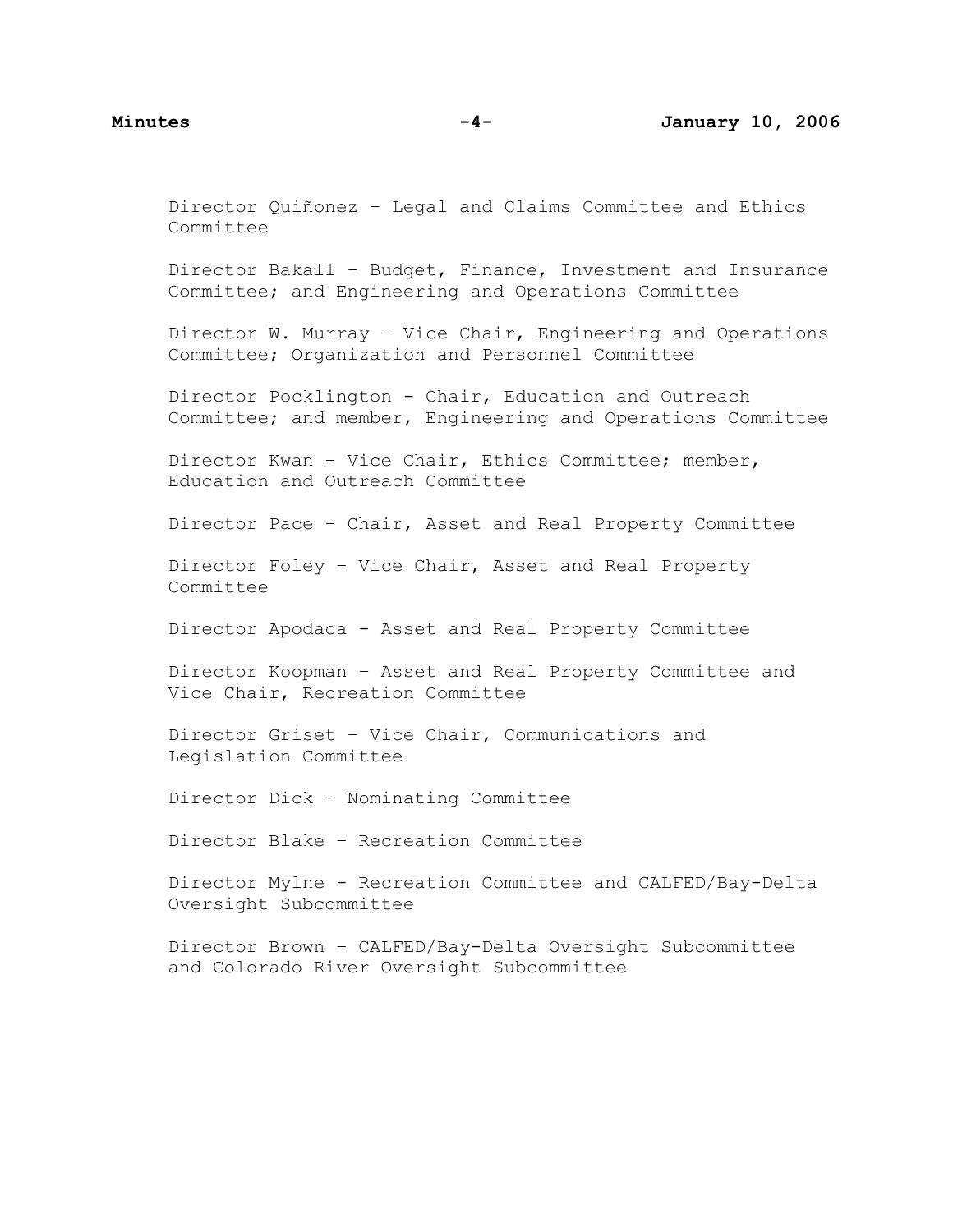Chairman Bannister also reported on the following removal from committees, as follows:

Director Hall – Ethics Committee; Asset and Real Property Committee; and Education and Outreach Committee

Director Veres – Communications and Legislation Committee

**46508** Director Peterson reported that he and several Directors attended the Association of California Water Agencies (ACWA) conference held November 30 through December 2, 2005 at the Town & Country Resort and Convention Center in San Diego, California. Director Peterson noted the highlight of the conference was the keynote address by Department of Water Resources Director Lester Snow, who spoke on how an earthquake in the Delta could devastate California's economy and focused on the state of the levees. Director Peterson reported that a presentation was made by Huell Howser, host of the PBS Programs *California's Gold* and *California's Green*. Mr. Howser spoke of a proposed new series for public television titled "*California's Water*" to be sponsored by ACWA and its members. Director Peterson stated that the cost of the production would be \$360,000, and that all of the segments for the first year are fully funded.

Director Blake gave a report on the 60<sup>th</sup> Annual Conference of the Colorado River Water Users Association held on December 14-16, 2005 at Caesars Palace in Las Vegas, Nevada. A number of Metropolitan's Directors also attended. Director Blake reported that standing in for U.S. Secretary of the Interior Gale Norton was Martin Limbaugh, Deputy Secretary of the Interior, who gave the keynote address on "Building on Success—Facing the Challenges Ahead". His remarks were based on managing the river in a time of drought when Lake Powell is at one-third of its capacity and Lake Mead only one-half full, with both lakes continuing to decline. In addition, Director Blake stated he was asked to give a few remarks on our recently departed General Manager Dennis Underwood.

**46509** Chairman Bannister reported on events in which he participated since the last Board Meeting, as follows:

• December 14 – Along with Executive Vice President Ivey, attended the Met Vets luncheon at the Mountain Meadows Golf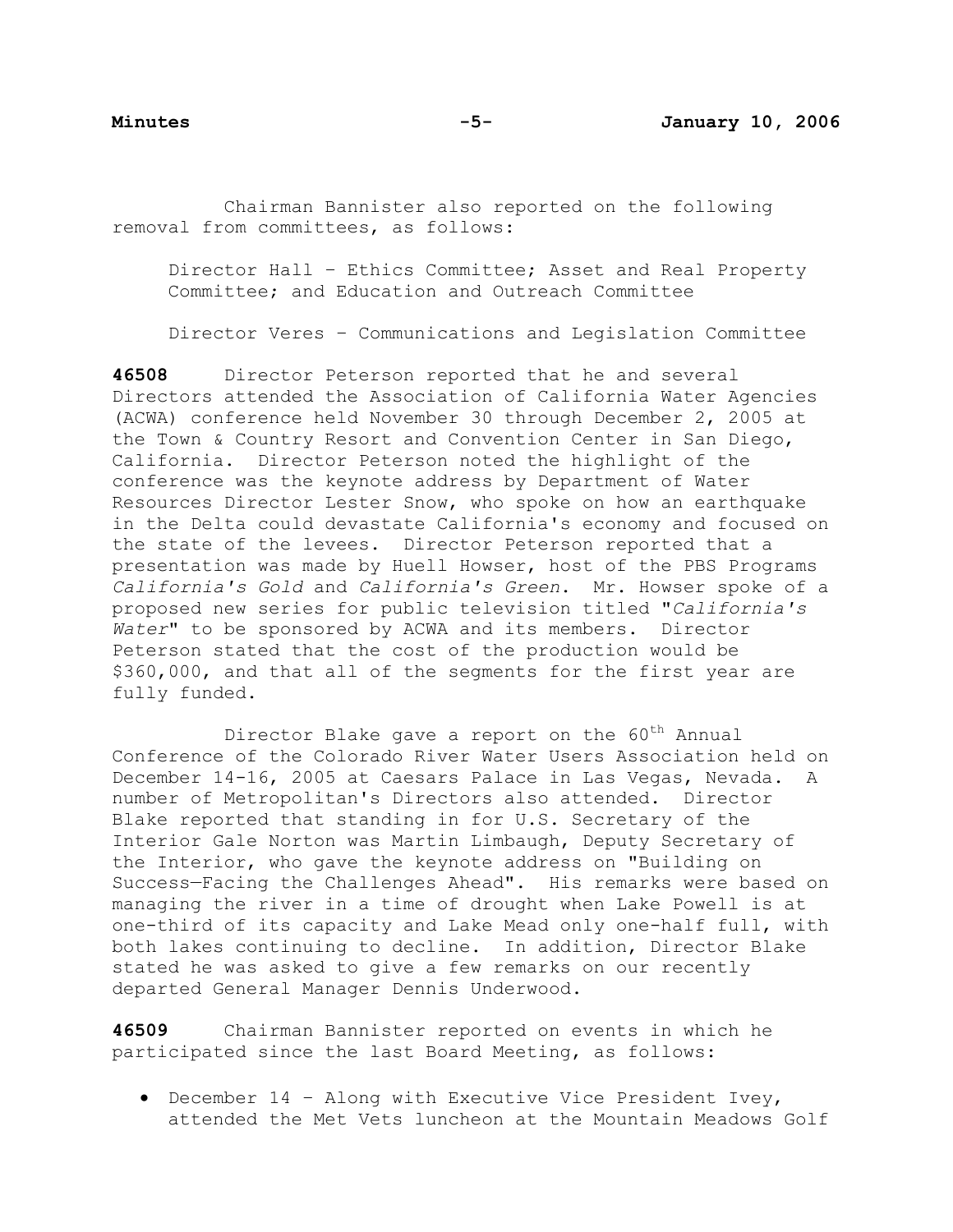Course in La Verne, and participated in a dinner meeting with Secretary of Resources Mike Chrisman and Undersecretary Crawford Tuttle;

• December 22 – Met with Director Pocklington and SDCWA General Manager Stapleton in Oceanside

The Chair announced that on February 10, he would be hosting Senator Kevin Murray on an all-day tour of Metropolitan's facilities.

 Board Secretary Hansen returned to the Meeting at 1:26 p.m.

**46510** Organization and Personnel Committee Chairman Loveland reported that at the December committee meeting, the committee selected a process in which the new CEO/General Manager would be appointed. He therefore moved, seconded by Director Blake, that the Board direct the Organization and Personnel Committee to:

- 1. Survey those individuals who submitted applications for the last recruitment to ascertain their current interest in being considered for the vacancy of General Manager;
- 2. Solicit applications from current Metropolitan executive staff at the Group Manager level and above who did not apply last time; and
- 3. Provide a brief posting period for outside candidates.

 Organization and Personnel Committee Chairman Loveland stated that the committee also proposed a schedule to start the process of selecting those candidates who would ultimately be interviewed by the Board, as follows:

January 20 — The O&P Committee would establish a short list for Board consideration. The candidates who receive the support of two or more Directors would be invited for interviews on February 14, 2006 (subsequently changed to February 7, 2006).

January 31 — Hold date for additional O&P committee meeting to establish list, if necessary.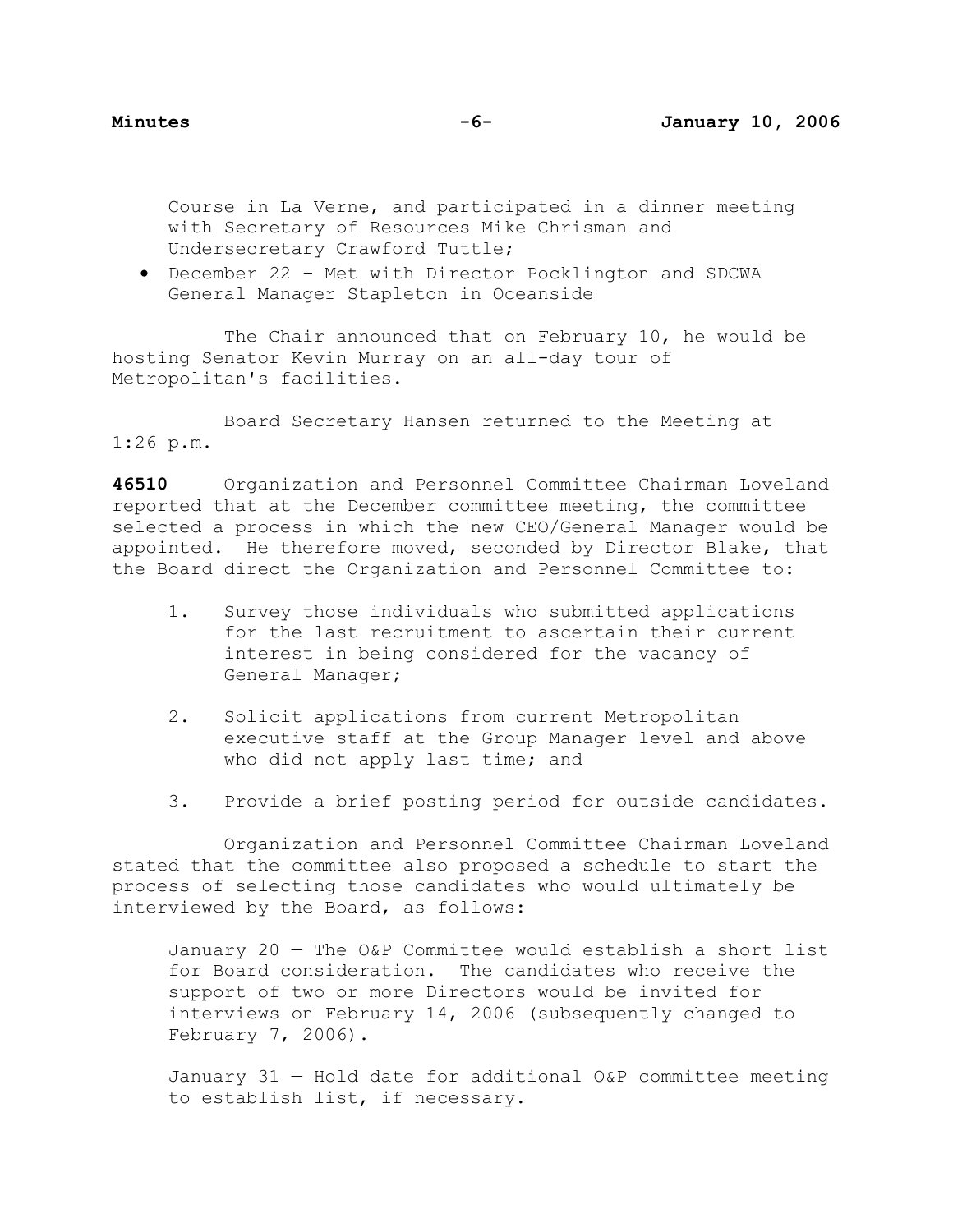February 7 — Hold date for additional O&P Committee meeting to establish list, if necessary.

February 14 — Board interviews and selection of General Manager (subsequently changed to February 7, 2006).

 Director W. Murray then offered an amendment to the motion, seconded by Director Bakall, which would limit the consideration of candidates for the position of CEO/General Manager to those that are presently employed by Metropolitan.

The Chair then called for a vote on the amendment.

 The following is a record of the vote on the amendment:

 Ayes: Municipal Water District of Orange County (Dirs. Bakall, Bannister, Dick, and Foley, 27,744 votes), Three Valleys Municipal Water District (Dir. De Jesus, 4,020 votes), Upper San Gabriel Valley Municipal Water District (Dir. Fellow, 5,732 votes), West Basin Municipal Water District (Aye: Dir. W. Murray. Absent: Dir. Kwan. 10,680 votes). Total 48,176 votes.

 Noes: Anaheim (Dir. M. Edwards, 2,822 votes), Burbank (Dir. Brown, 1,402 votes), Calleguas Municipal Water District (Dir. Grandsen, 6,534 votes), Central Basin Municipal Water District (Dirs. Apodaca and Pace, 8,874 votes), Eastern Municipal Water District (Dir. Record, 4,522 votes), Foothill Municipal Water District (Dir. J. Edwards, 1,003 votes), Fullerton (Dir. Blake, 1,193 votes), Glendale (Dir. Rez, 1,772 votes), Inland Empire Utilities Agency (Dir. Koopman, 6,104 votes), Las Virgenes Municipal Water District (Dir. Peterson, 1,523 votes), Long Beach (Dir. Hansen, 2,963 votes), Los Angeles (Dirs. Grunfeld, J. Murray, Quiñonez, and Sutley, 30,839 votes), Pasadena (Dir. Brick, 1,524 votes), San Diego County Water Authority (Dirs. Lewis, Loveland, Parker, and Pocklington, 29,821 votes), San Marino (Dir. Morris, 328 votes), Santa Ana (Dir. Griset, 1,722 votes), Santa Monica (Dir. Abdo, 1,802 votes), Torrance (Dir. Wright, 1,776 votes), Western Municipal Water District of Riverside County (Dir. Mylne, 5,911 votes). Total 112,435 votes.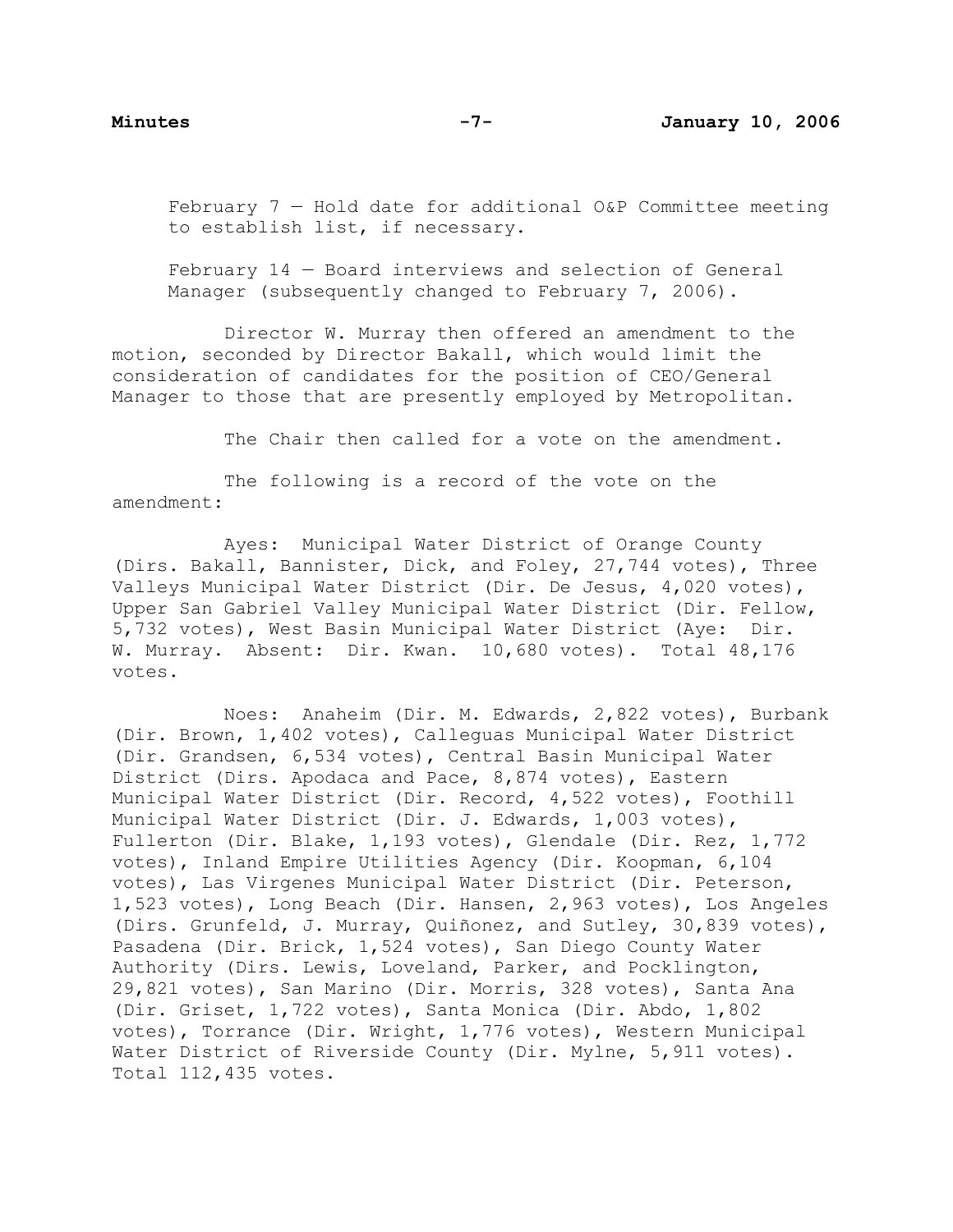Absent: Beverly Hills (Dir. Harris, 1,534 votes), Compton (Dir. Hall, 259 votes), San Fernando (Dir. Veres, 119 votes). Total 1,912 votes.

 The Chair declared the motion failed by a vote of 48,176 ayes, 112,435 noes, and 1,912 absent.

 The Chair then called for a vote on the original motion made by Director Loveland

 The following is a record of the vote on the original motion:

 Ayes: Anaheim (Dir. M. Edwards, 2,822 votes), Burbank (Dir. Brown, 1,402 votes), Calleguas Municipal Water District (Dir. Grandsen, 6,534 votes), Central Basin Municipal Water District (Dirs. Apodaca and Pace, 8,874 votes), Eastern Municipal Water District (Dir. Record, 4,522 votes), Foothill Municipal Water District (Dir. J. Edwards, 1,003 votes), Fullerton (Dir. Blake, 1,193 votes), Glendale (Dir. Rez, 1,772 votes), Inland Empire Utilities Agency (Dir. Koopman, 6,104 votes), Las Virgenes Municipal Water District (Dir. Peterson, 1,523 votes), Long Beach (Dir. Hansen, 2,963 votes), Los Angeles (Dirs. Grunfeld, J. Murray, Quiñonez, and Sutley, 30,839 votes), Municipal Water District of Orange County (Dirs. Bakall, Bannister, Dick, and Foley, 27,744 votes), Pasadena (Dir. Brick, 1,524 votes), San Diego County Water Authority (Dirs. Lewis, Loveland, Parker, and Pocklington, 29,821 votes), San Marino (Dir. Morris, 328 votes), Santa Ana (Dir. Griset, 1,722 votes), Santa Monica (Dir. Abdo, 1,802 votes), Three Valleys Municipal Water District (Dir. De Jesus, 4,020 votes), Torrance (Dir. Wright, 1,776 votes), West Basin Municipal Water District (Aye: Dir. W. Murray. Absent: Dir. Kwan. 10,680 votes), Western Municipal Water District of Riverside County (Dir. Mylne, 5,911 votes). Total 154,879 votes.

 Abstain: Upper San Gabriel Valley Municipal Water District (Dir. Fellow, 5,732 votes). Total 5,732 votes.

 Absent: Beverly Hills (Dir. Harris, 1,534 votes), Compton (Dir. Hall, 259 votes), San Fernando (Dir. Veres, 119 votes). Total 1,912 votes.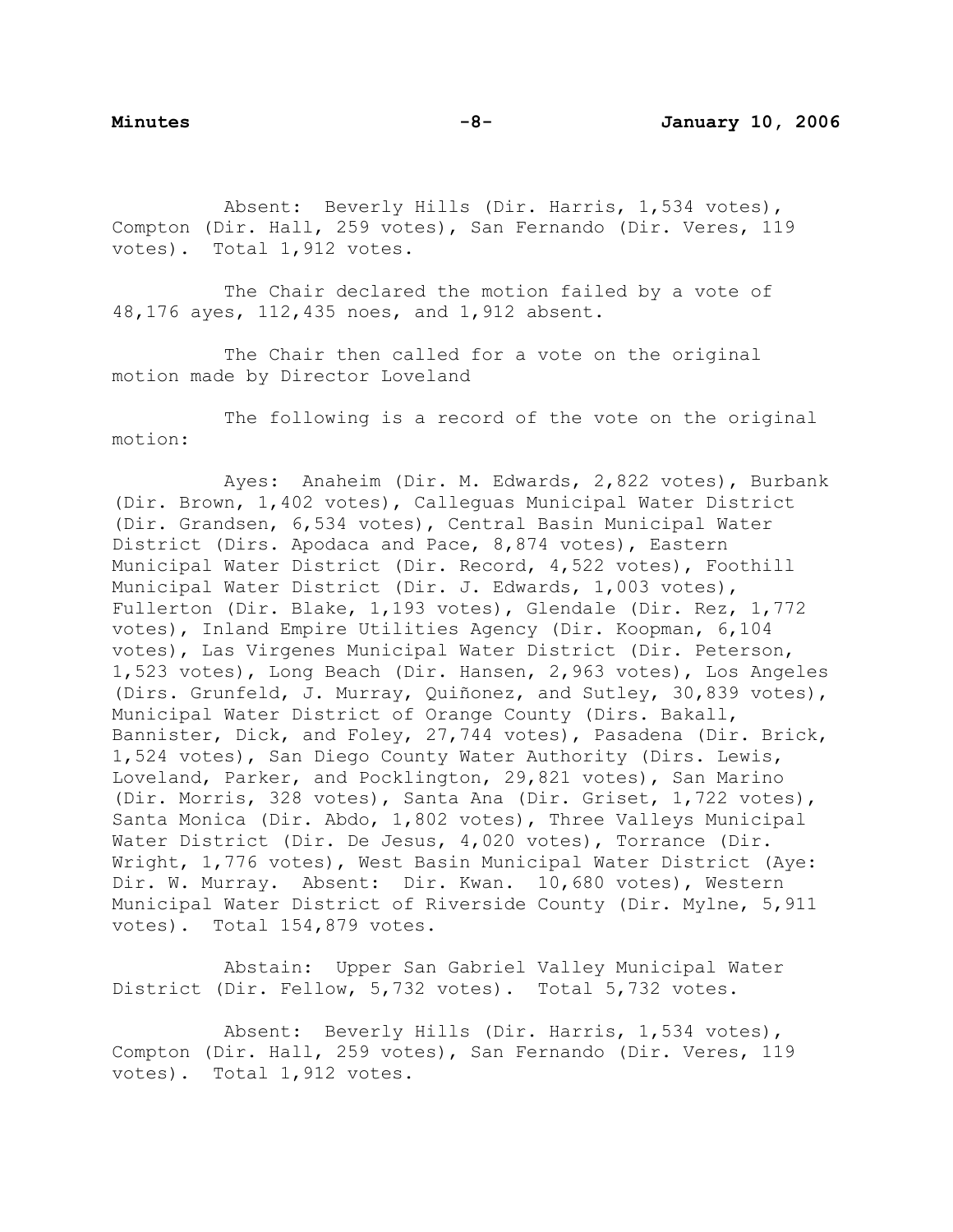The Chair declared the motion passed by a vote of 154,879 ayes, 5,732 abstain, and 1,912 absent.

 Chairman Bannister stated that the interviews would be open to the entire Board and any change of dates and place would be posted well in advance. The Chair encouraged the full Board to participate in the process.

**46511** Regarding Colorado River, Bay-Delta, and CALFED matters, Interim CEO/General Manager Man referred to the activity report for December dated December 29, 2005, which was distributed earlier.

 Interim CEO/General Manager Man commented on the attachment to the activity report which gave a snapshot view of Metropolitan's core business, how well we are meeting demands, water supplies, distribution and storage, as well as State Water Project and Colorado River deliveries, and the Capital Investment Program. She stated that at the end of the calendar year Metropolitan has met all firm agricultural and replenishment demands, and has fully complied with water quality regulations.

 Interim CEO/General Manager Man noted that in the report some strategic issues were outlined which Metropolitan would be addressing and phasing in in the next few months. Ms. Man announced that strategic initiatives would be brought back to the Board for full disclosure of information, discussion, and consideration.

**46512** Regarding Legal Department activities, General Counsel Kightlinger referred to his activity report for December dated December 30, 2005, which was distributed earlier.

 General Counsel Kightlinger reported that the State Water Resources Control Board (SWRCB) is considering issuing a cease and desist order against the Department of Water Resources (DWR) and the Bureau of Reclamation regarding salinity control levels in the Delta, and that could be done as early as Friday, January 13. Mr. Kightlinger stated that he has asked for a delay in the process because the DWR was in the process of finalizing a plan to address the salinity levels in the Delta, and it was not known whether or not the State board would adopt that order or delay it. General Counsel Kightlinger advised the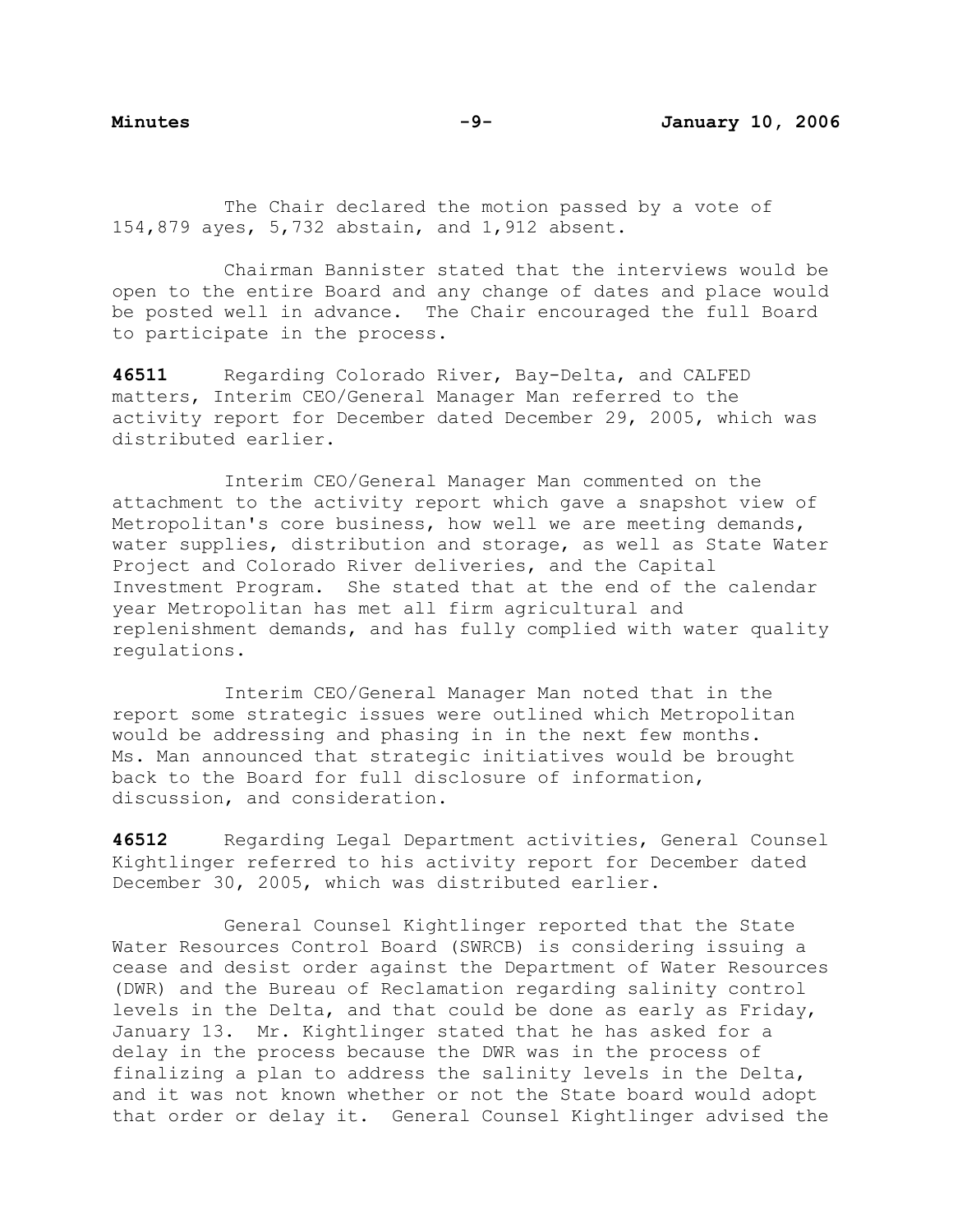Board that he would take the matter back to the Legal and Claims Committee for consideration of options on behalf of the State Water Contractors working in conjunction with DWR if a written order is filed by the SWRCB.

**46513** General Auditor Riss presented a report of the Audit Department's activities for the month of December, dated December 30, 2005, and indicated it included a Special Review Report on an investigation that had been requested by management. Specifically he reported on the Investigation of Possible Asbestos Exposure from Head Gate Gasket Removal During CRA Switchyards and Head Gates Rehabilitation Projects. Mr. Riss stated that an outside consultant was commissioned to complete this review and analysis. He added that the investigation was completed under the joint direction of the General Counsel's Office, an AFSCME Local 1902 representative, and the Audit Department. Mr. Riss explained that the consultant conducted extensive interviews of personnel involved in the projects, visited the subject job sites involved in the projects, and presented comments and recommendations intended to improve operating policies and procedures. General Auditor Riss added that management has received these recommendations and is in the process of developing an action plan to revise policies and procedures.

**46514** Ethics Officer Elliott referred to the activity report for December dated December 29, 2005, which was distributed earlier.

 Dr. Elliott reported that the second of the three Ethics Manuals, *Partnering: Ethics and Contracts, Grants and Sponsored Programs at the Metropolitan Water District*, is being vetted and will be distributed to the Board in its February board mailing. This manual will also be given to contract administrators, grants and sponsorships supervisors to be distributed to contractors and grantees. Dr. Elliott advised that in the future this manual will be given to contractors at the time of their agreement and its availability will be advertised on the appropriate Metropolitan's Web site. Dr. Elliott stated that approximately 400 copies of this manual would be distributed each year.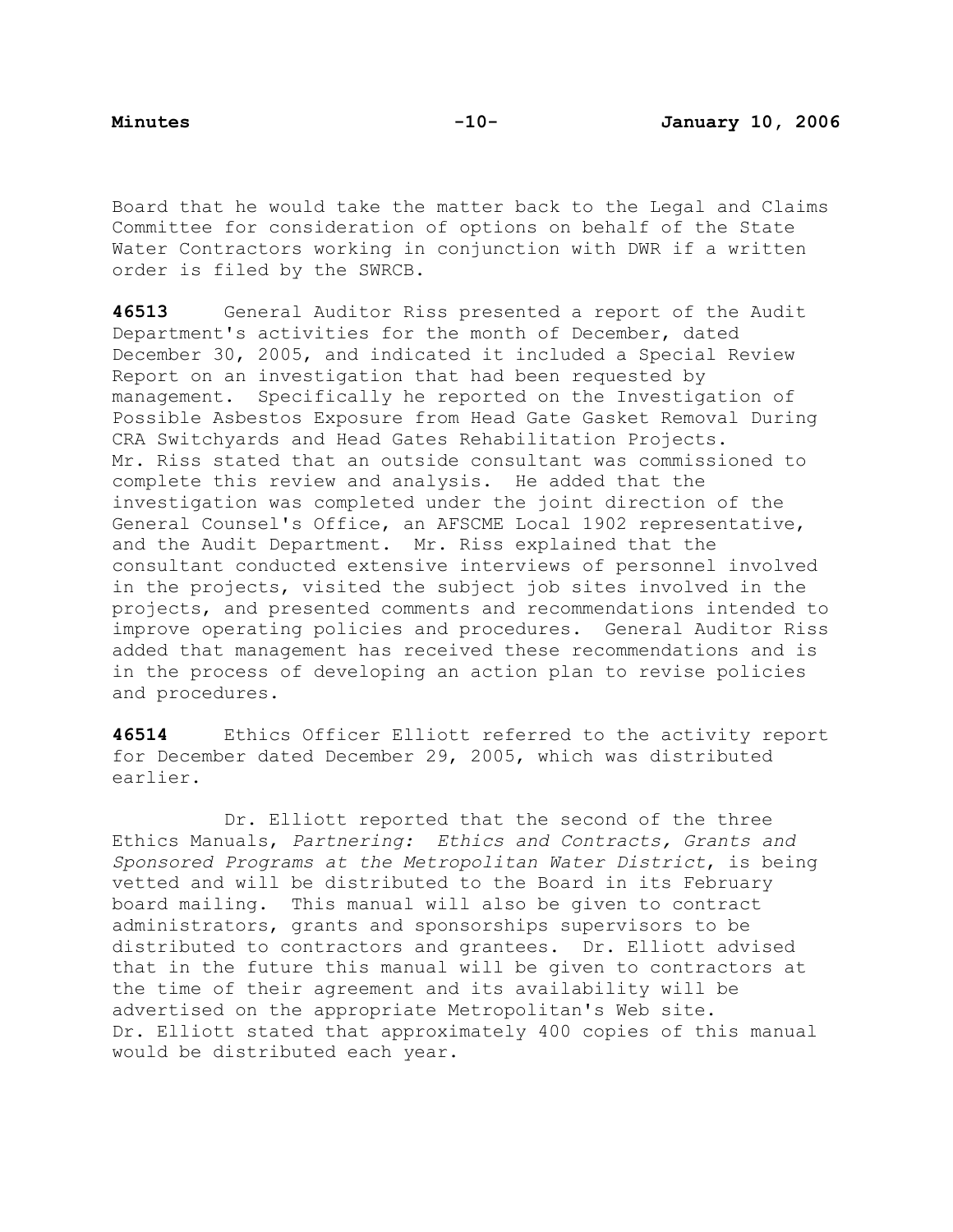**46515** The following Agenda Items were requested to be added to the Consent Calendar: Director De Jesus, Items 8-5 and 8-6; Director Koopman, Item 8-1; Director Brown, Item 8-4; Director Mylne, Items 8-2 and 8-3; Director Loveland, Item 8-7; Director Bakall, Item 8-8. Director J. Edwards requested that Item 8-8 not be added to the Consent Calendar.

 Director Blake moved, seconded by Director Wright and carried, and the Board approved the Consent Calendar Items, **M.I. 46516** through **M.I. 46524,** as follows:

**46516** Adopted the California Environmental Quality Act (CEQA) determinations and (a) **Resolutions 8990, 8991, and 8992** granting Eastern Municipal Water District's request for approval of the 90<sup>th</sup>, 91<sup>st</sup>, and 92<sup>nd</sup> Fringe Area Annexations, respectively, concurrently to Metropolitan and Eastern, conditioned upon approval by the Riverside Local Agency Formation Commission, and establishing Metropolitan's terms and conditions for these annexations; and (b) resolutions to impose water standby charge **(Resolutions 8993, 8994, and 8995)** at a rate of \$6.94 per acre or per parcel of less than one acre within the proposed annexation areas, as set forth in the letter signed by the Interim CEO/General Manager on December 12, 2005, said Resolutions entitled:

**Resolution 8990 RESOLUTION OF THE BOARD OF DIRECTORS OF THE METROPOLITAN WATER DISTRICT OF SOUTHERN CALIFORNIA CONSENTING TO EASTERN MUNICIPAL WATER DISTRICT'S 90TH FRINGE AREA ANNEXATION, AND FIXING THE TERMS AND CONDITIONS OF SAID ANNEXATION TO THE METROPOLITAN WATER DISTRICT OF SOUTHERN CALIFORNIA** 

**Resolution 8991 RESOLUTION OF THE BOARD OF DIRECTORS OF THE METROPOLITAN WATER DISTRICT OF SOUTHERN CALIFORNIA CONSENTING TO EASTERN MUNICIPAL WATER DISTRICT'S 91ST FRINGE AREA ANNEXATION, AND FIXING THE TERMS AND CONDITIONS OF SAID ANNEXATION TO THE METROPOLITAN WATER DISTRICT OF SOUTHERN CALIFORNIA**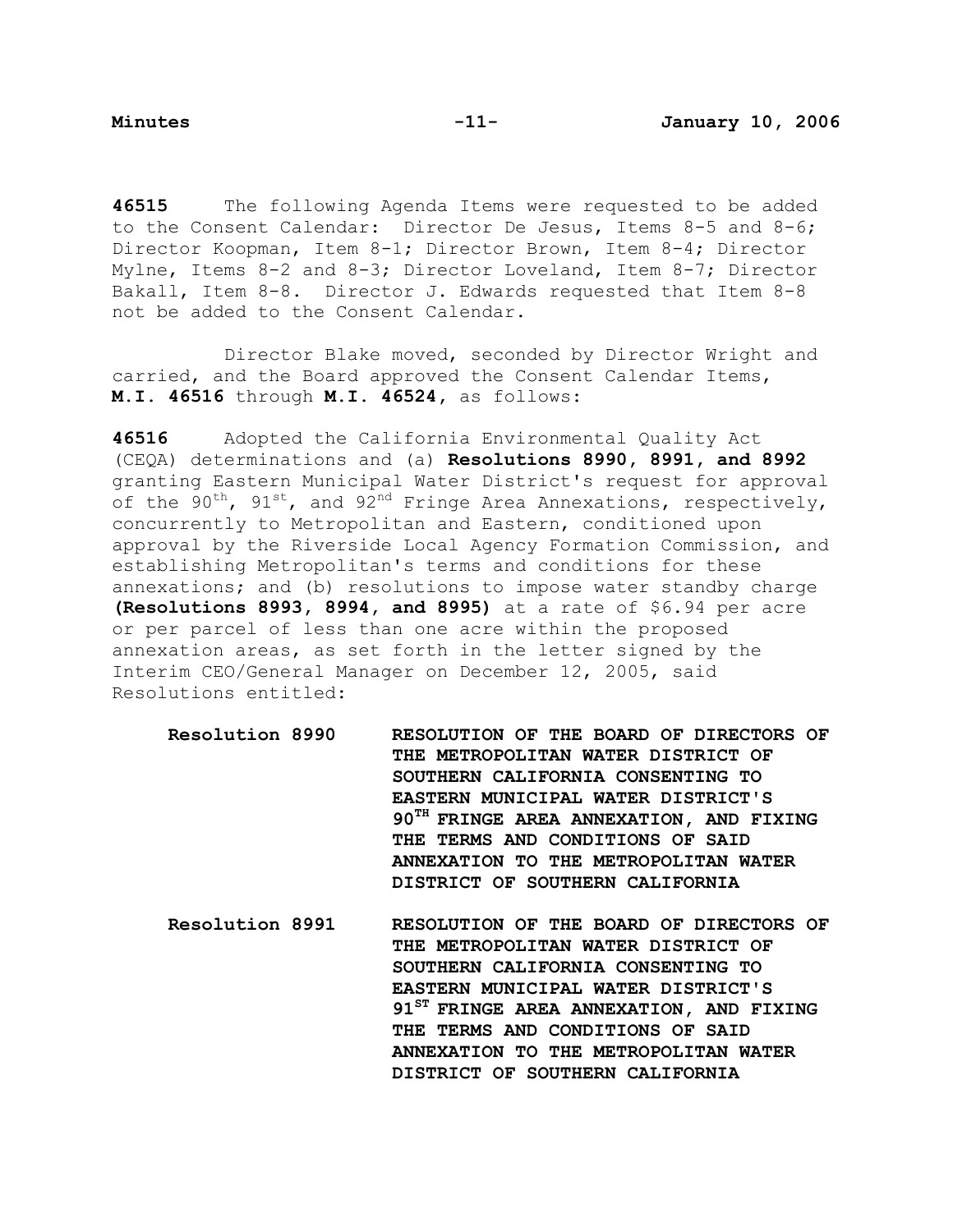- **Resolution 8992 RESOLUTION OF THE BOARD OF DIRECTORS OF THE METROPOLITAN WATER DISTRICT OF SOUTHERN CALIFORNIA CONSENTING TO EASTERN MUNICIPAL WATER DISTRICT'S 92ND FRINGE AREA ANNEXATION, AND FIXING THE TERMS AND CONDITIONS OF SAID ANNEXATION TO THE METROPOLITAN WATER DISTRICT OF SOUTHERN CALIFORNIA**
- **Resolution 8993 RESOLUTION OF THE BOARD OF DIRECTORS OF THE METROPOLITAN WATER DISTRICT OF SOUTHERN CALIFORNIA FIXING AND ADOPTING WATER STANDBY CHARGE CONTINGENT UPON EASTERN MUNICIPAL WATER DISTRICT'S 90TH FRINGE AREA ANNEXATION**
- **Resolution 8994 RESOLUTION OF THE BOARD OF DIRECTORS OF THE METROPOLITAN WATER DISTRICT OF SOUTHERN CALIFORNIA FIXING AND ADOPTING WATER STANDBY CHARGE CONTINGENT UPON EASTERN MUNICIPAL WATER DISTRICT'S 91ST FRINGE AREA ANNEXATION**
- **Resolution 8995 RESOLUTION OF THE BOARD OF DIRECTORS OF THE METROPOLITAN WATER DISTRICT OF SOUTHERN CALIFORNIA FIXING AND ADOPTING WATER STANDBY CHARGE CONTINGENT UPON EASTERN MUNICIPAL WATER DISTRICT'S 92ND FRINGE AREA ANNEXATION**

 Director Record requested to be recorded as abstaining.

**46517** Adopted the CEQA determination and authorized the purchase of 83 fleet vehicles, as set forth in the letter signed by the Interim CEO/General Manager on December 22, 2005.

**46518** Adopted the CEQA determination and the recommendation as set forth in the letter signed by the Interim CEO/General Manager on December 28, 2005, as follows:

a. Determined that revenues required from rates and charges during fiscal year 2006/07 should not be less than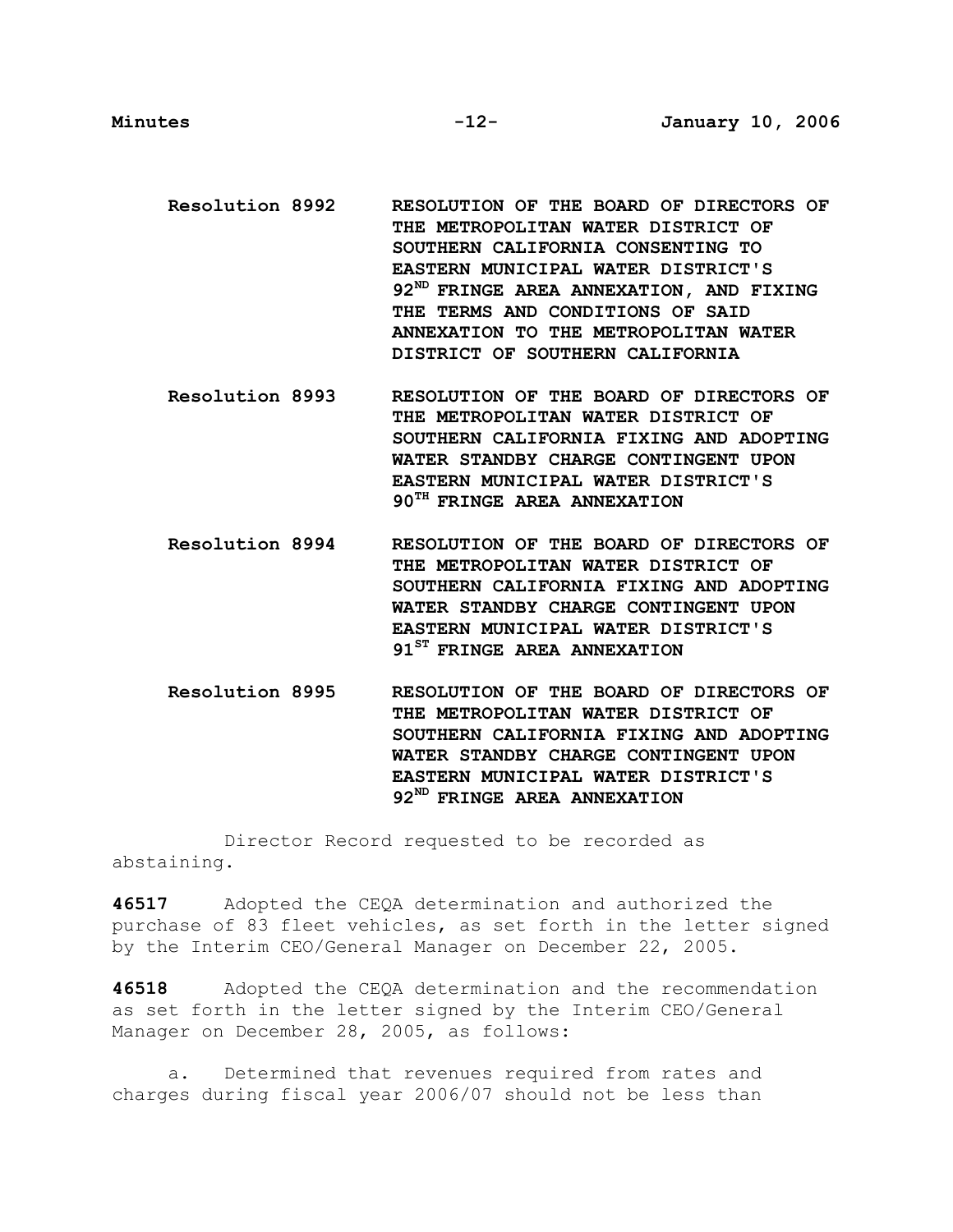\$1.081 billion, and use this determination in establishing water rates and charges to be effective January 1, 2007.

b. Set a time for a public hearing of the Budget, Finance, Investment and Insurance Committee at which interested parties may present their views regarding the Chief Executive Officer's recommendation for rates and charges to be effective January 1, 2007:

|                                                         | Effective       | Effective       |
|---------------------------------------------------------|-----------------|-----------------|
| Description:                                            | January 1, 2006 | January 1, 2007 |
| Tier 1 Supply Rate (\$/AF)                              | \$73            | \$73            |
| Tier 2 Supply Rate (\$/AF)                              | \$169           | \$169           |
| System Access Rate (\$/AF)                              | \$152           | \$143           |
| Water Stewardship Rate (\$/AF)                          | \$25            | \$25            |
| System Power Rate (\$/AF)                               | \$81            | \$90            |
| Full Service Untreated Volumetric Cost<br>(S/AF)        |                 |                 |
| Tier 1                                                  | \$331           | \$331           |
| Tier <sub>2</sub>                                       | \$427           | \$427           |
| Replenishment Water Rate Untreated (\$/AF)              | \$238           | \$238           |
| Interim Agricultural Water Program<br>Untreated (\$/AF) | \$241           | \$241           |
| Treatment Surcharge (\$/AF)                             | \$112           | \$147           |
| Full Service Treated Volumetric Cost (\$/AF)            |                 |                 |
| Tier 1                                                  | \$453           | \$478           |
| Tier <sub>2</sub>                                       | \$549           | \$574           |
| Treated Replenishment Water Rate (\$/AF)                | \$335           | \$360           |
| Treated Interim Agricultural Water Program<br>(S/AF)    | \$339           | \$364           |
| Readiness-to-Serve Charge (\$M)                         | \$80            | \$80            |
| Capacity Charge (\$/cfs)                                | \$6,800         | \$6,800         |

c. Adopted the following resolutions:

 1. Resolution of intention **(Resolution 8996)** to impose the Readiness-to-Serve (RTS) Charge in the form shown as Attachment 2 to the foregoing letter, declaring the Board's intention (i) at its March 14, 2006 meeting to consider and act upon the Chief Executive Officer's recommendation to impose a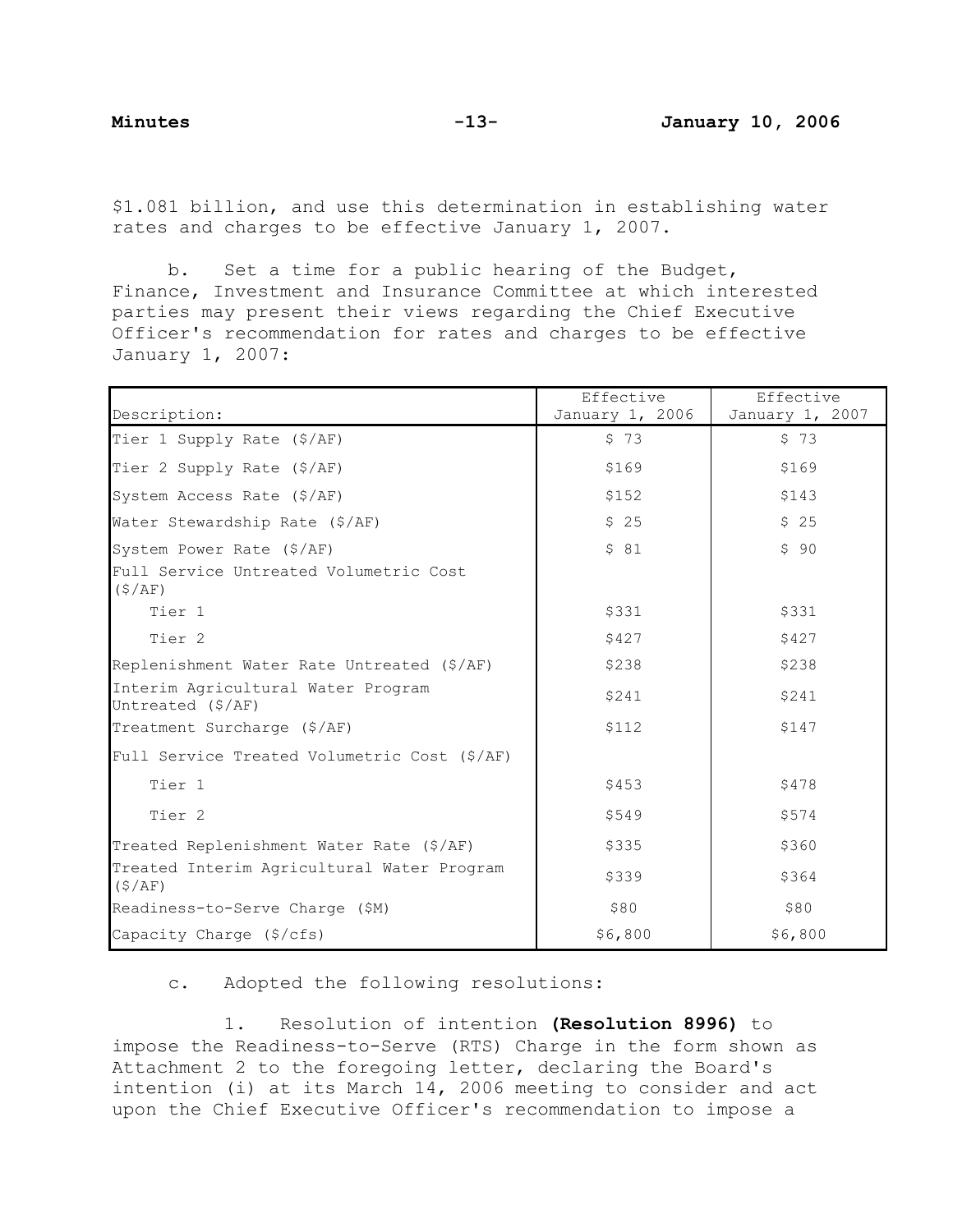Readiness to Serve Charge, and (ii) at its May 9, 2006 meeting to consider and act upon the Chief Executive Officer's recommendation to impose standby charges within the service territories of member agencies that have requested that charge as a means of collecting all or a portion of their RTS Charge, said resolution entitled:

# **RESOLUTION OF THE BOARD OF DIRECTORS OF THE METROPOLITAN WATER DISTRICT OF SOUTHERN CALIFORNIA GIVING NOTICE OF INTENTION TO IMPOSE A READINESS-TO-SERVE CHARGE FOR FISCAL YEAR 2006/07**

2. Resolution of intention **(Resolution 8997)** to impose a Capacity Charge in the form shown as Attachment 3 to the foregoing letter, declaring the Board's intention, at its March 14, 2006 meeting to consider and act upon the Chief Executive Officer's recommendation to impose a Capacity Charge, said resolution entitled:

# **RESOLUTION OF THE BOARD OF DIRECTORS OF THE METROPOLITAN WATER DISTRICT OF SOUTHERN CALIFORNIA GIVING NOTICE OF INTENTION TO IMPOSE A CAPACITY CHARGE EFFECTIVE JANUARY 1, 2007**

**46519** Adopted the CEQA determination and (a) appropriated \$8.59 million in budgeted funds (Appropriation No. 15428, No. 2, from the Revenue Bonds, Replacement and Refurbishment or General Funds) and (b) authorized final design of the Orange County Cross Feeder, as set forth in the letter and supplement signed by the Interim CEO/General Manager on December 20, 2005 and January 9, 2006, respectively.

 Director Morris requested to be recorded as abstaining.

**46520** Adopted the CEQA determination and (a) appropriated \$2,860,000 in budgeted funds (\$1,350,000 from Appropriation No. 15428, No. 3; \$1,510,000 from Appropriation No. 15427. No. 3, both from the Revenue Bonds, Replacement and Refurbishment or General Funds); and (b) awarded a \$2,708,964 procurement contract to Hughes Water & Sewer, Ltd. to furnish seven large diameter vales, as set forth in the letter signed by the Interim CEO/General Manager on December 22, 2005.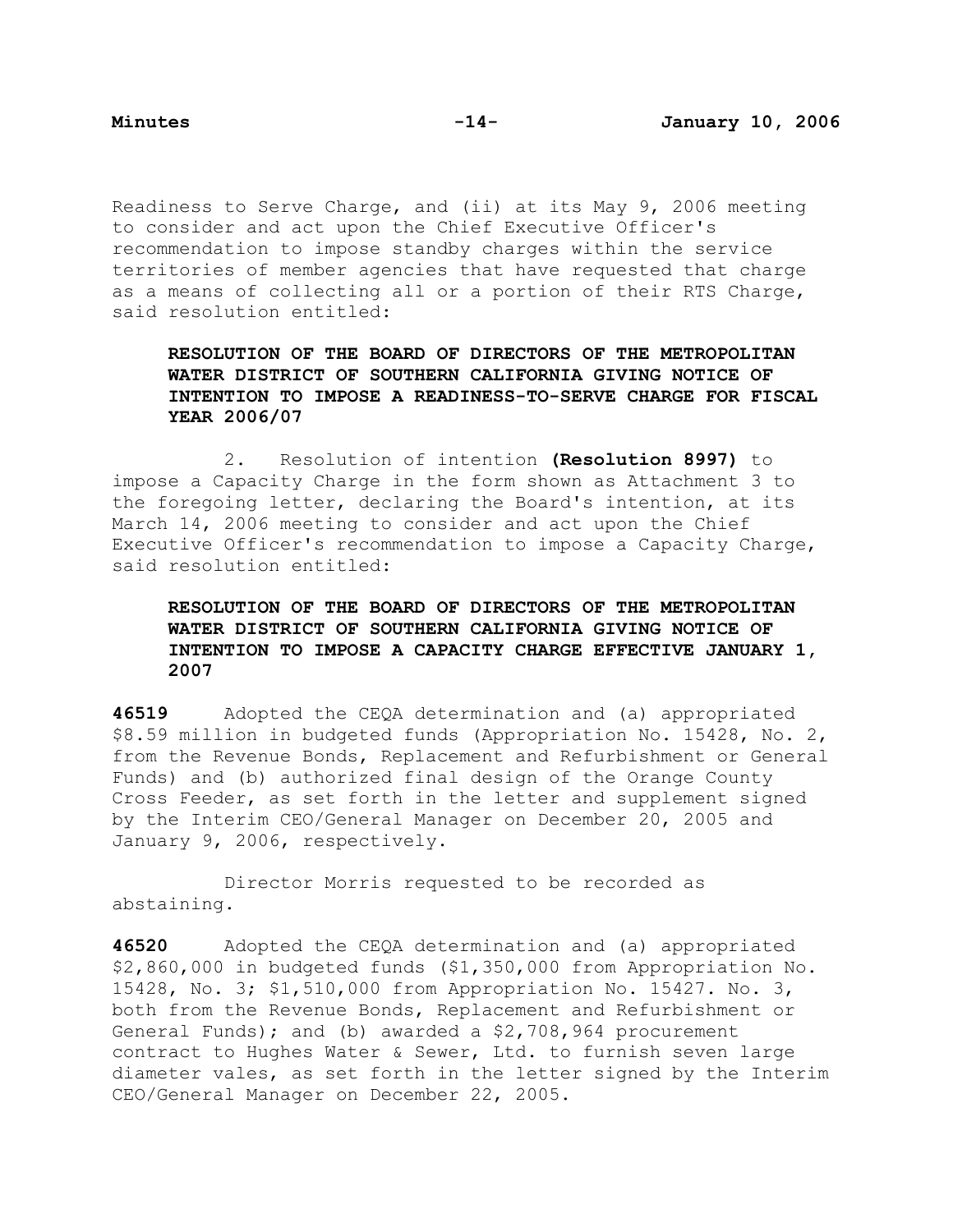**46521** Adopted the CEQA determination and authorized execution of a settlement agreement and supplemental benefits fund agreement related to the Department of Water Resources' application for a new license from the Federal Energy Regulatory Commission under the Federal Power Act for the Oroville Facilities, as set forth in the confidential letter signed by the Interim CEO/General Manager on December 22, 2005.

**46522** Adopted the CEQA determination and authorized increase of \$290,000 in maximum amount payable under contract with Jeffer, Mangels, Butler & Marmaro for legal services to defend Metropolitan in *Lollett Jones-Boyce v. Metropolitan*, *et al*, LASC Case No. BC 310915, as set forth in the confidential letter signed by the General Counsel on January 4, 2006.

**46523** Adopted the CEQA determination and authorized increase of \$75,000 in maximum amount payable under contract with Cox, Castle & Nicholson for legal services to defend Metropolitan in *Metropolitan Water District v. Campus Crusade for Christ*, SBSC Case No. SCV 35498, as set forth in the confidential letter signed by the General Counsel on December 20, 2005.

**46524** Adopted the CEQA determination and approved amendment of contract with Bate, Peterson, Deacon, Zinn and Young to increase maximum amount payable by \$52,000 for a total of \$456,000 for consulting services related to labor and human resources, as set forth in the letter signed by the Interim CEO/General Manager on January 9, 2006.

**46525** Regarding the CALFED Statement of Principles dated December 20, 2005, Director J. Edwards expressed his concerns which focused on the fact that with the current reorganization of CALFED, Metropolitan should not be agreeing to fund activities when it is unclear who is in charge and accountable.

 CALFED/Bay-Delta Oversight Subcommittee Chairman Bakall stated that the Board is agreeing only to a set of principles with the goal of reaching subsequent detailed agreements, and recommended approval of this item.

 Interim CEO/General Manager Man clarified that out of the \$60 million in funding from water users, \$30 million will come from existing obligations of the State Water Project and Central Valley Project; and that Metropolitan's share of